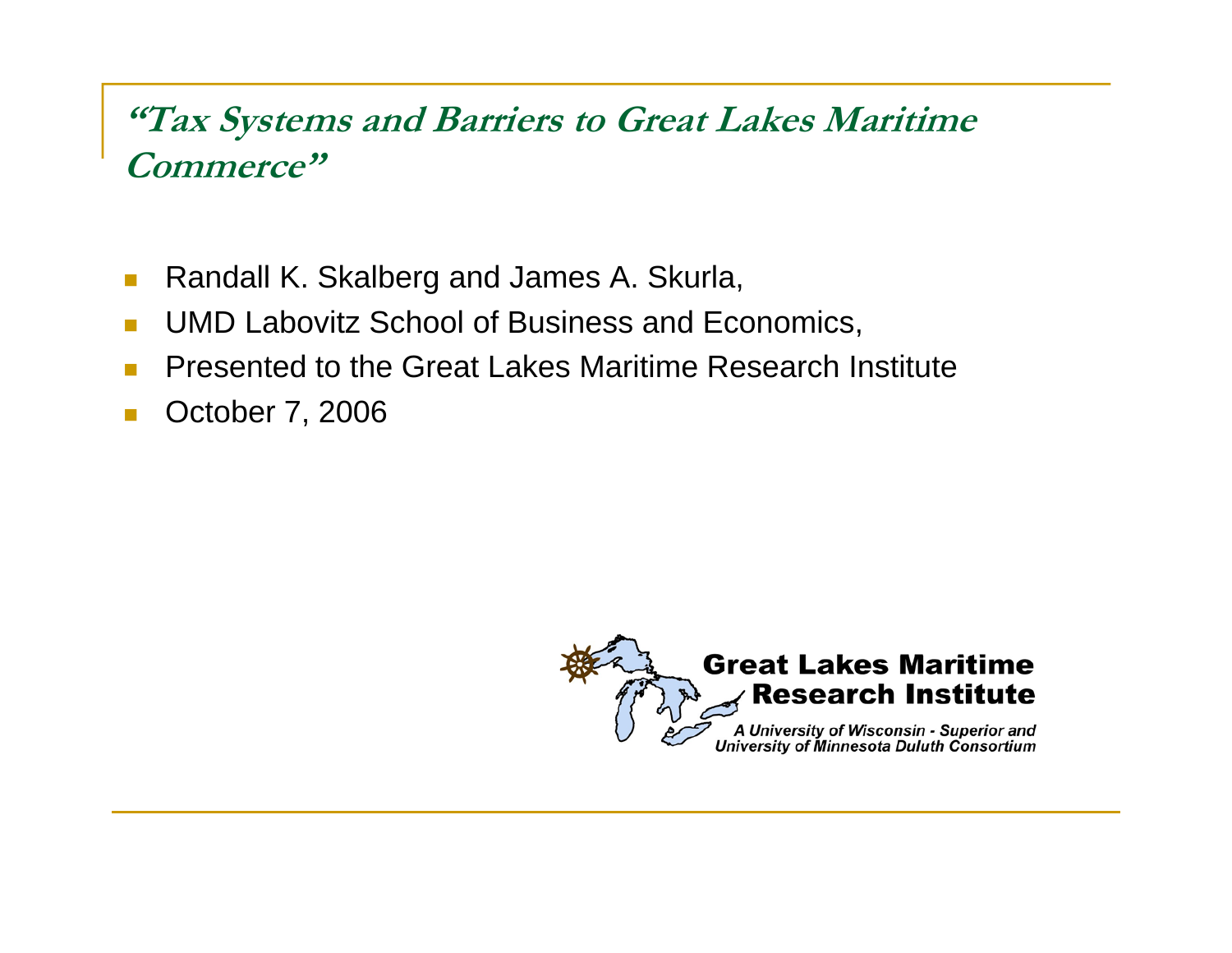## **SUMMARY**

- **Research issue**: This project inventories the tax impact on the Great Lakes marine transportation system imposed by federal, state, and local tax codes and regulations. This project also identifies the unique tax burdens placed on the commercial maritime regulatory process in the Great Lakes, and presents an analysis of the Great Lakes maritime tax structure focusing on its most significant tax, the Harbor Maintenance Tax (HMT). Finally this project discusses possible changes to the current tax structure to improve the efficiency of port maintenance tax collection and expenditure, and to improve intermodal transportation fuel efficiency.
- **Methodology:** Tax inventory was assembled from secondary data sources, primarily the GAO and the Dept of Public Dept. Excel and Access versions of the data were queried for views of the data including stakeholders and revenue ranking of collections and expenditures.
- **Findings:** HMT proves the most controversial of the significant sources of revenue for infrastructure. Three proposals are suggested for reforming this tax.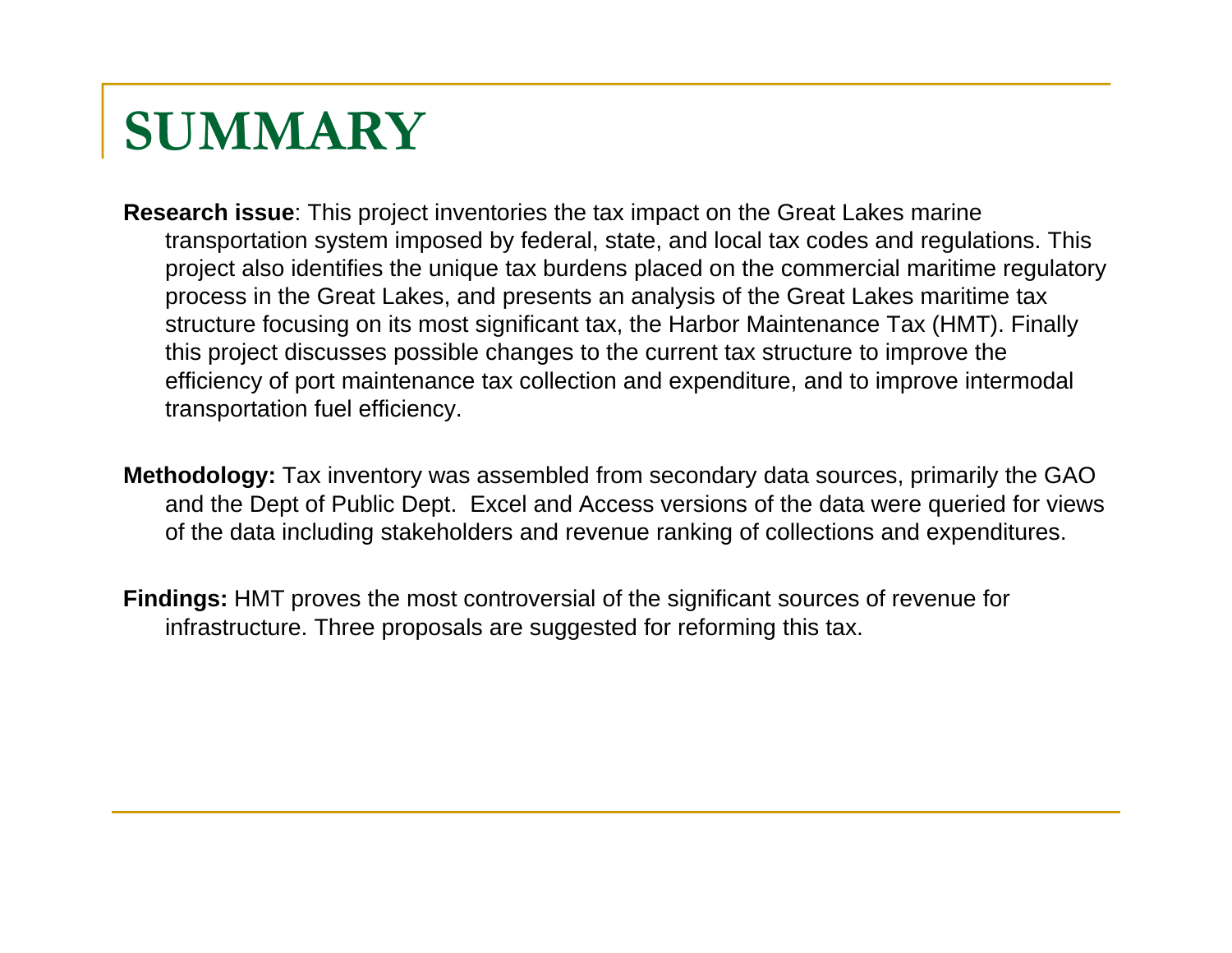Great Lakes Maritime Tax Inventory

- 2.1 Tax data sources
- 2.2 Analysis of Tax Data
	- 1) Federal Commercial Maritime Assessments Other than Great Lakes Federal Commercial Maritime Assessments Great Lakes Only
	- 2) Top Collections Assessments
	- 3) Tables of Assessments by Stakeholders
	- 4) Kinds of Assessments Levied on Great Lakes Commerce
	- 5) Harbor Maintenance Tax Tables
- 2.3 Challenges of Great Lakes Maritime Infrastructure:

Army Corps of Engineers Dredging on the Great Lakes Ports

2.3 Highlighting the Harbor Maintenance Tax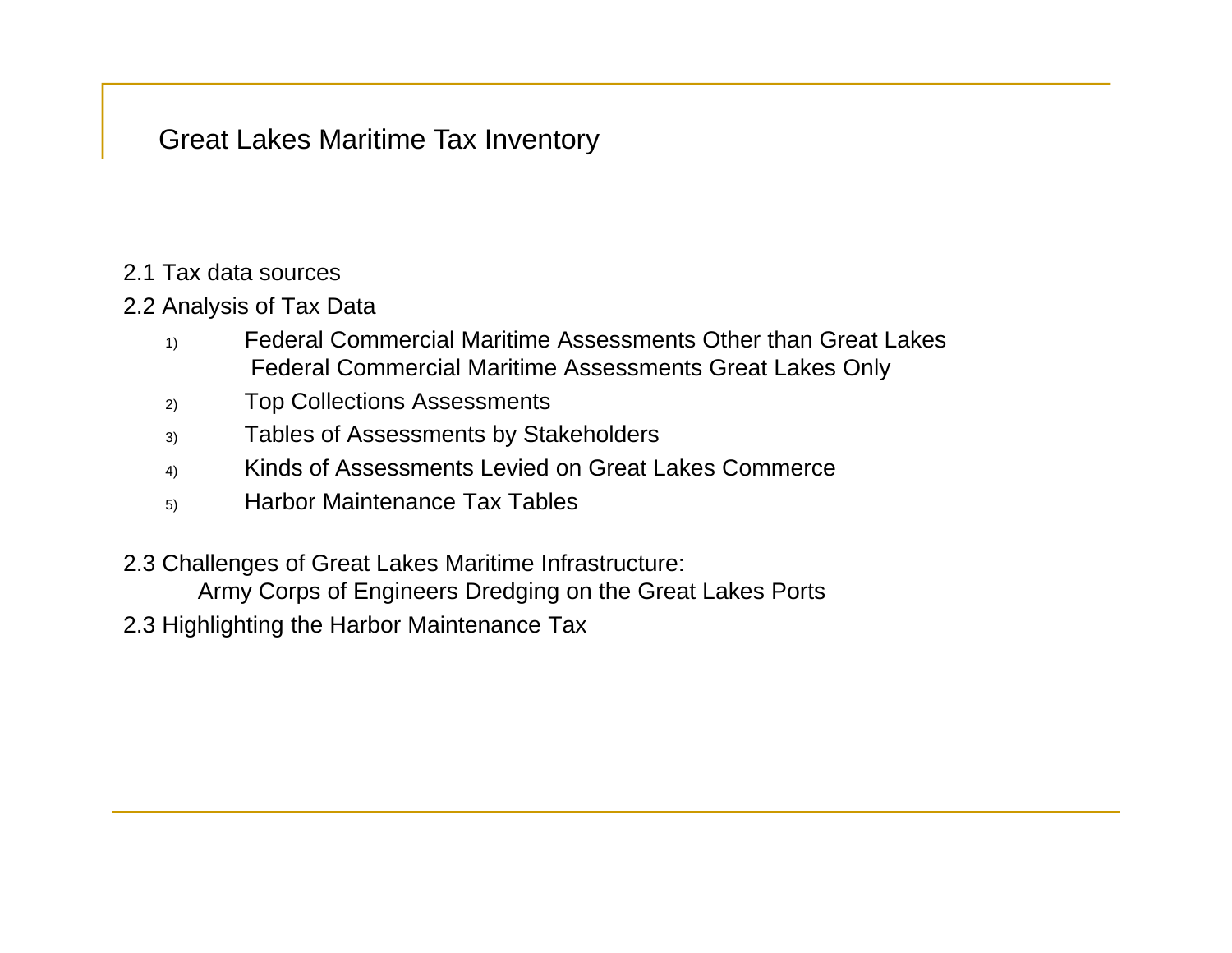### History of the Harbor Maintenance Tax





|      | DEVELOPMENT ACT OF 1986                                                     |      |                                                        |
|------|-----------------------------------------------------------------------------|------|--------------------------------------------------------|
|      |                                                                             | 2000 | <b>COURT RULES ALL EXPORT</b><br>HMT SUBJECT TO REFUND |
| 1990 | <b>SECTION 11214 OMNIBUS</b><br><b>BUDGET RECONCILIATION ACT</b><br>OF 1990 | 2000 | HMT INTEREST OVERTURNED                                |
| 1996 | <b>WATER RESOSURCES</b><br>DEVELOPMENT ACT OF 1996                          | 2000 | RECOVER INTEREST APPEAL                                |
| 1997 | APPELLATE COURT RULES<br><b>HMT ON EXPORTS</b><br><b>UNCONSTITUTIONAL</b>   | 2000 | <b>HARBOR MAINTENANCE TAX</b><br><b>UPDATE</b>         |
| 1998 | SUPREME COURT FOUND HMT<br><b>UNCONSTITUTIONAL</b>                          | 2000 | <b>HMT REFUNDS</b>                                     |
| 1998 | <b>HMF REFUND STATUS</b>                                                    | 2006 | <b>HMT INTEREST</b>                                    |
|      |                                                                             | 2006 | NO INTEREST ON EXPORT HMT                              |
| 1998 | HMF REPLACEMENT<br><b>PROPOSED</b>                                          | 2006 | HMT RULED LEGAL ON                                     |
| 1999 | <b>HMT UPDATE</b>                                                           |      | <b>IMPORTS</b>                                         |
|      |                                                                             |      |                                                        |

**2000** CHALLENGING CUSTOMS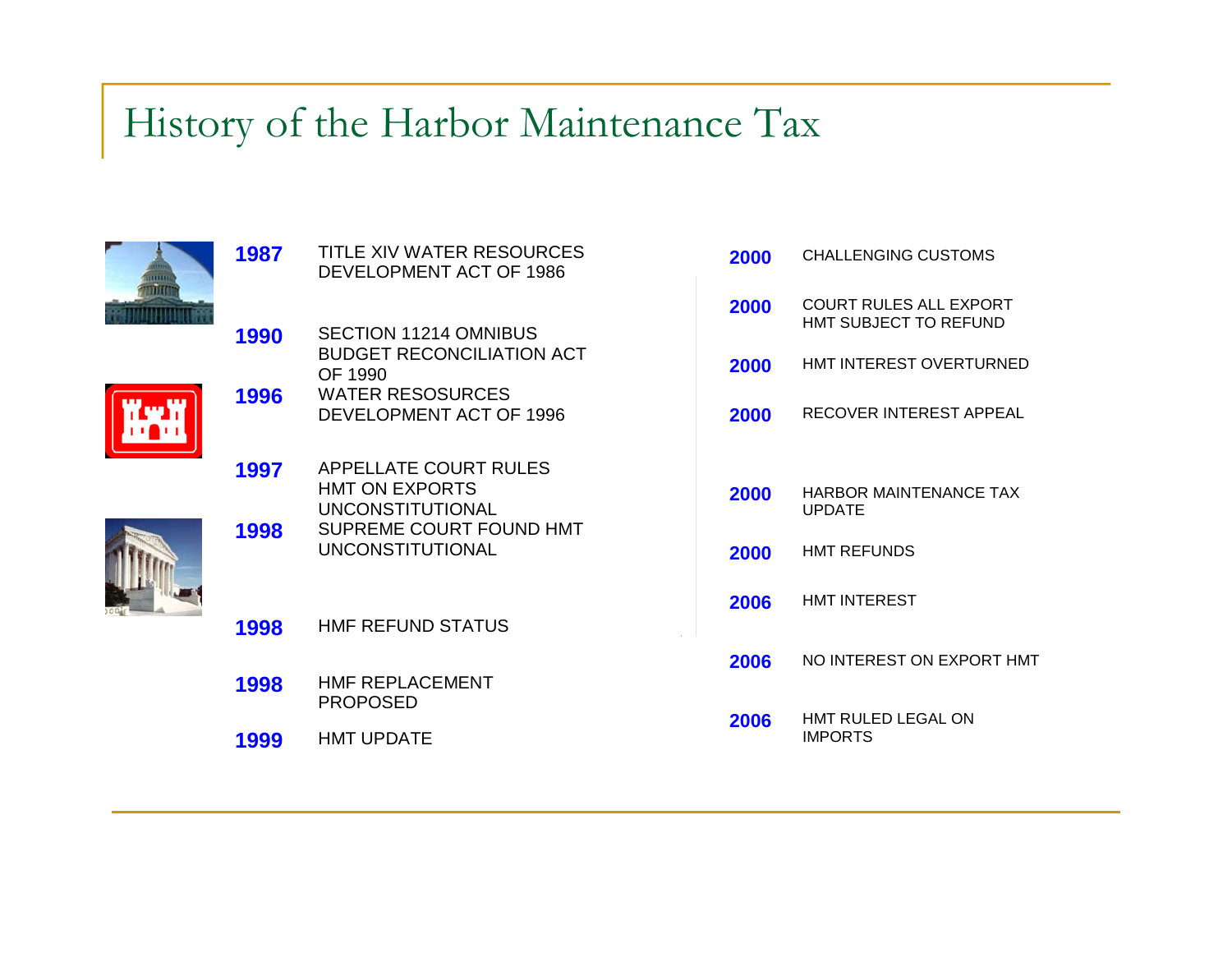## The U.S. Harbor Maintenance Tax, a Bad Idea Whose Time has Passed?

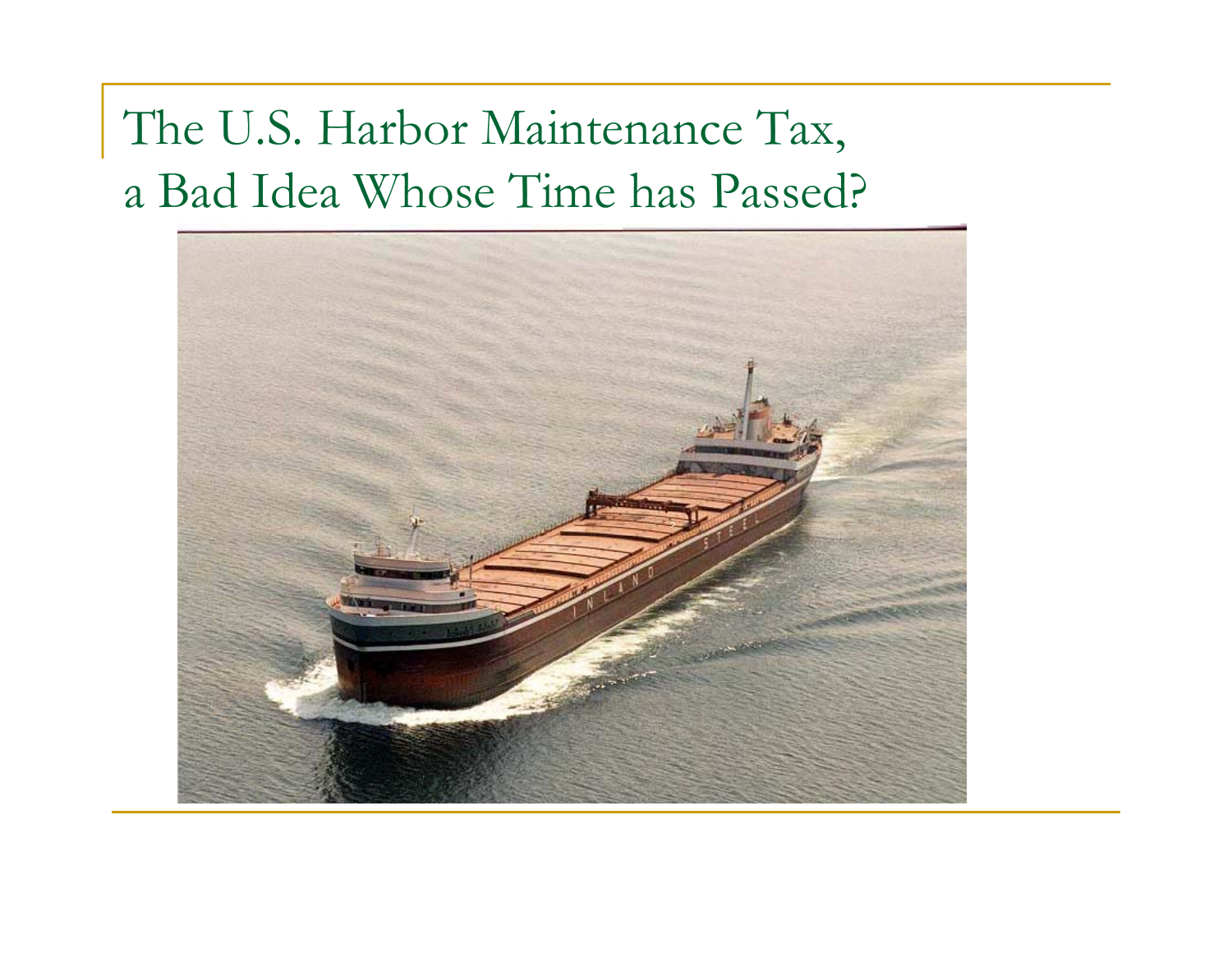# **Problems with the Harbor Maintenance Tax Today**

- 1.. Application to Imports but not Exports
- 2. The HMT Discourages the Most Fuel Efficient Means of Transportation
- 3. The HMT Violates GATT
- 4. The HMT Unfairly Taxes High Value Cargo When Compared to Low Value Cargo
- 5. As Currently Enacted the HMT is Difficult to Properly Enforce
- 6. The HMT is a Barrier to International Trade
- 7. The HMT Results in a Shift in Container-Borne Cargo to Canadian **Ports**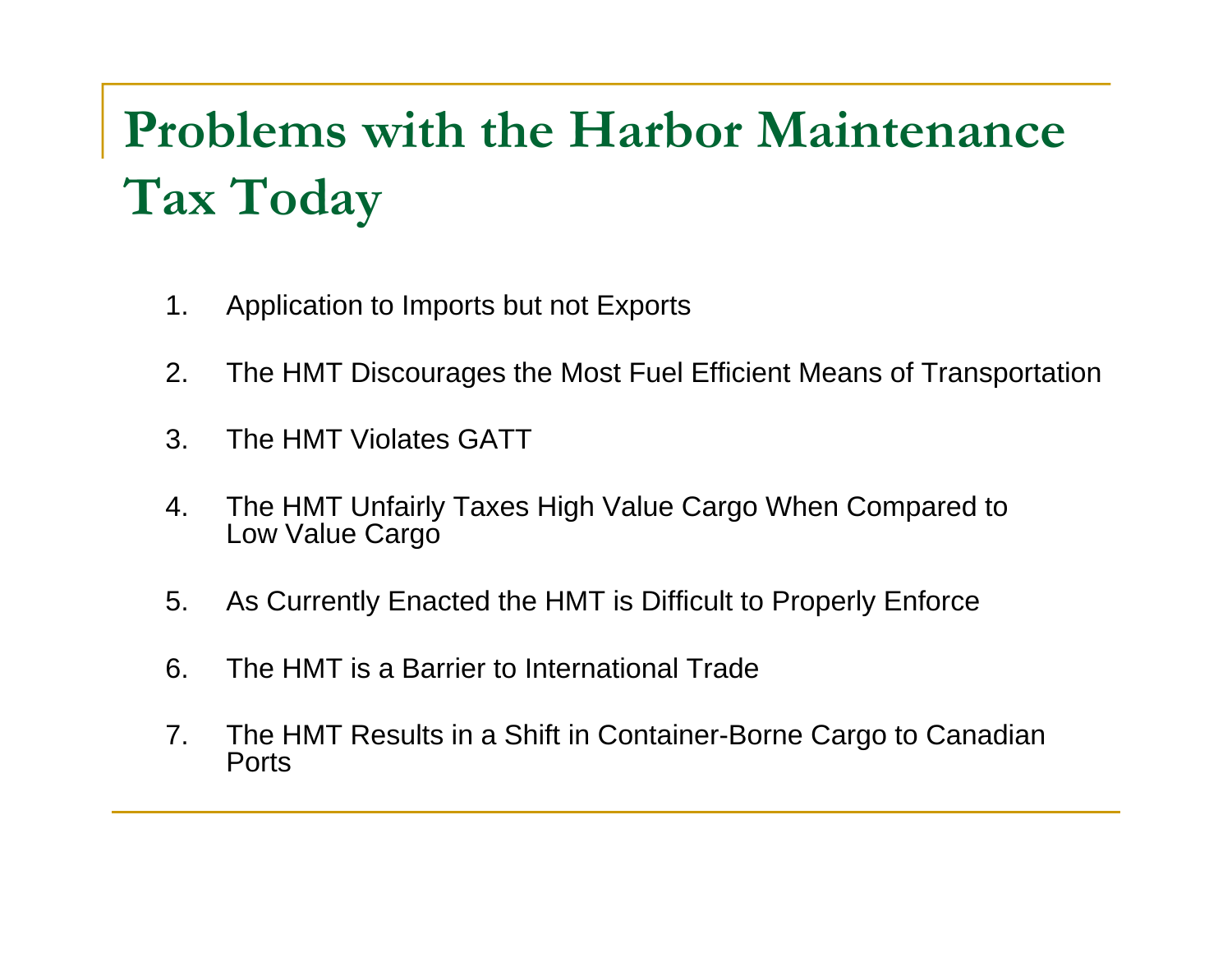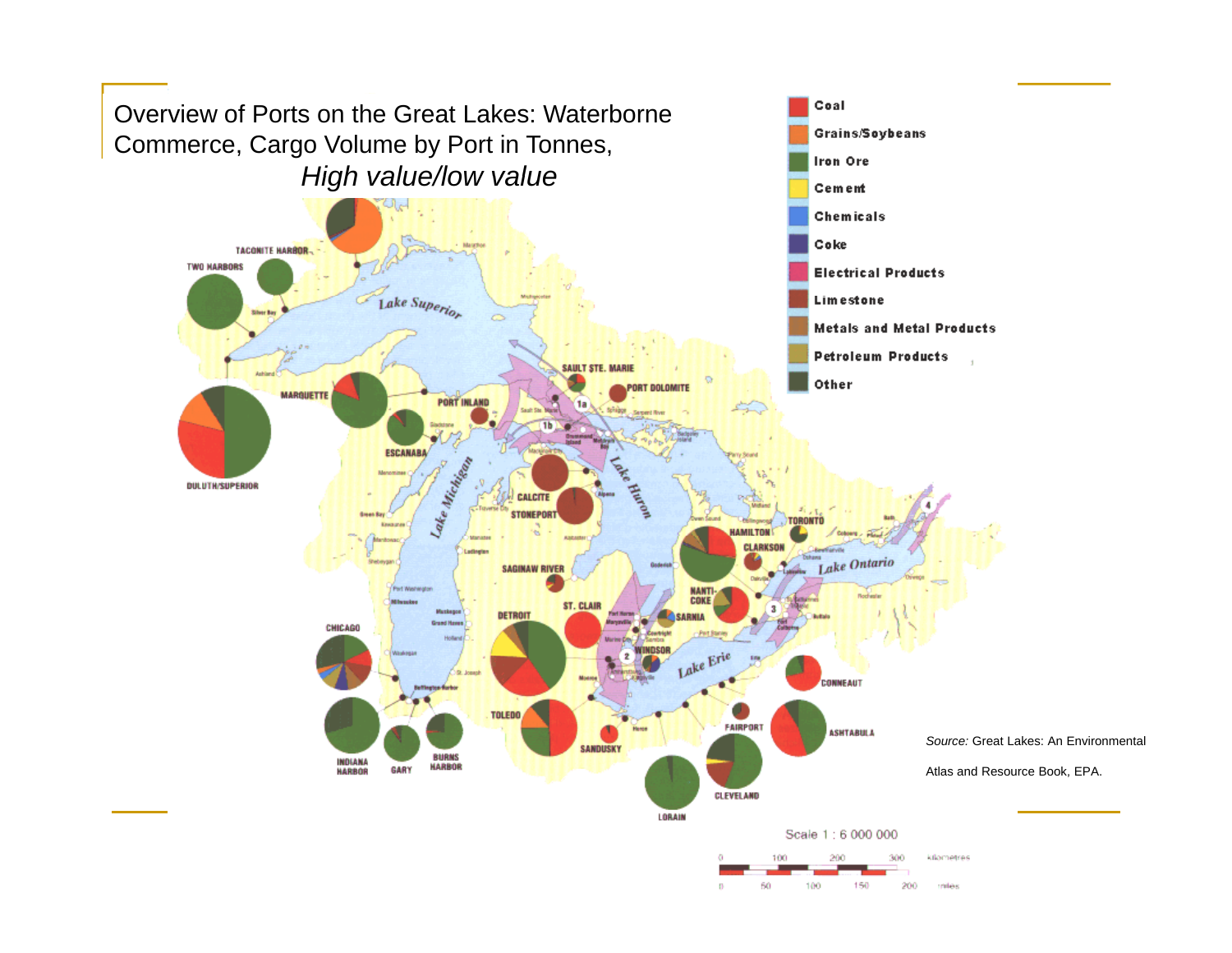The U.S. Harbor Maintenance Tax, a Bad Idea Whose Time has Passed?

**Problems with the Harbor Maintenance Tax Today**

- **8. The HMT Generates Substantially More Revenue than the U.S. Currently Needs for Harbor Maintenance**
- **9. The Income from the HMT Is Not Fairly Allocated to the Commercial Port Which Generate HMT Revenues**
- **10. The HMT Does Not Allocate Its Tax Burden to Either to 1) Ports which Require the Largest Dredging Expenditures, or 2) Vessels which Require the Deepest Drafts**
- 11. The Income from the HMT is Used for Work at Some Ports **but Not Others**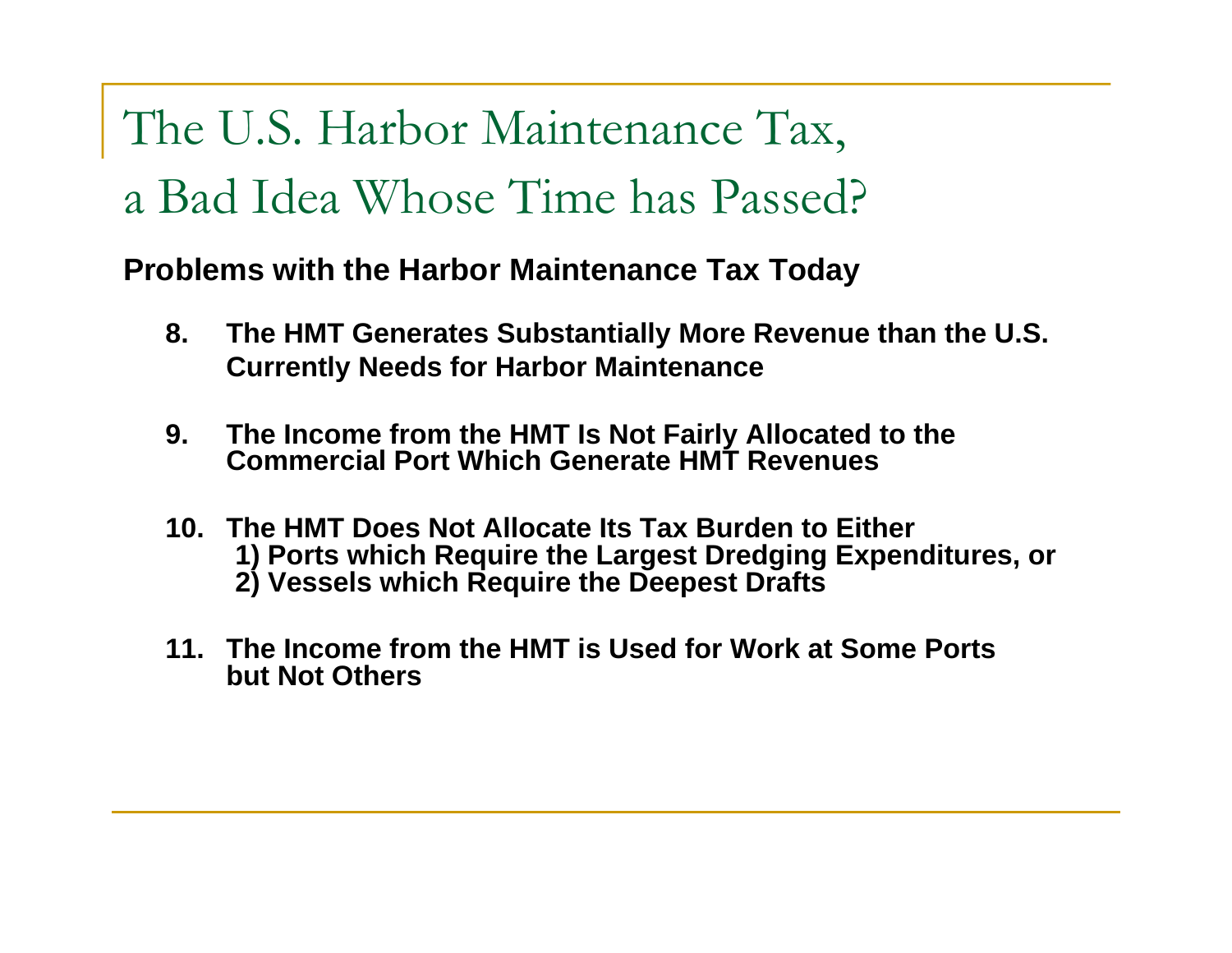## Attempts to Fix the HMT's Flaws

The 1992 Attempt to Reduce the HMT

The Trust Fund Excess/HMT Rate Reduction Bill

The Harbor Services Fund

The Support for Harbor Investment Program Act of 1999

The Container Port Exemption Bill of 2002

The \$100,000,000 Import Value Port Limit Bill of 2003

The Ferry Borne Trailer Cargo Exemption Bill of 2004

The Short Sea Shipping Tax Exemption Act of 2005

The Great Lakes Short Sea Shipping Enhancement Act of 2006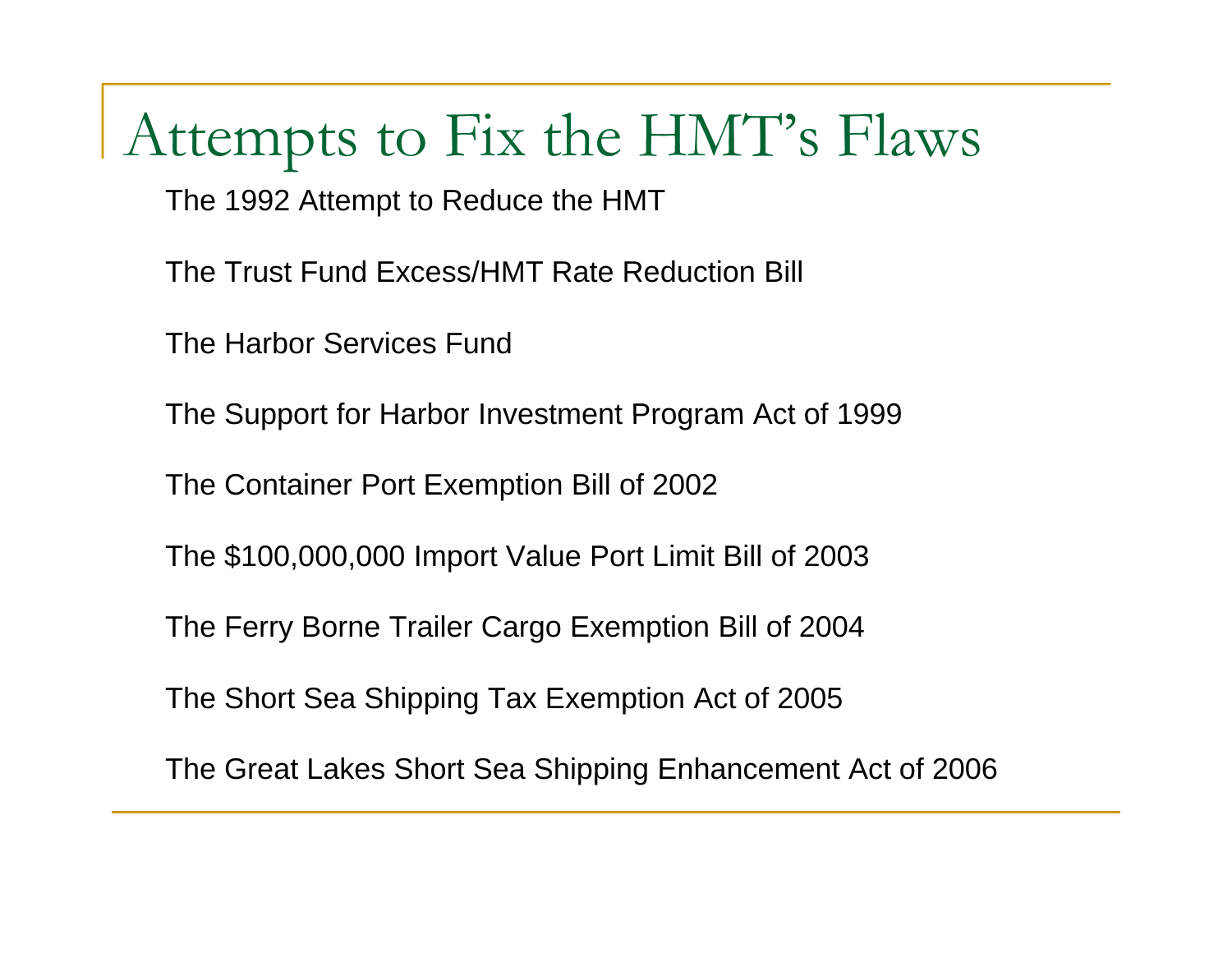## Proposed Solutions to the HMT Problem

- ¾ Proposal 1: Abolish the HMT and Fund Harbor Maintenance Using General Government Revenue
- ¾ Proposal 2: Abolish the HMT and Fund Harbor Maintenance Using an Increase in the Diesel Fuel Excise Tax
- ¾Proposal 3: The Short Sea Shipping Tax Credit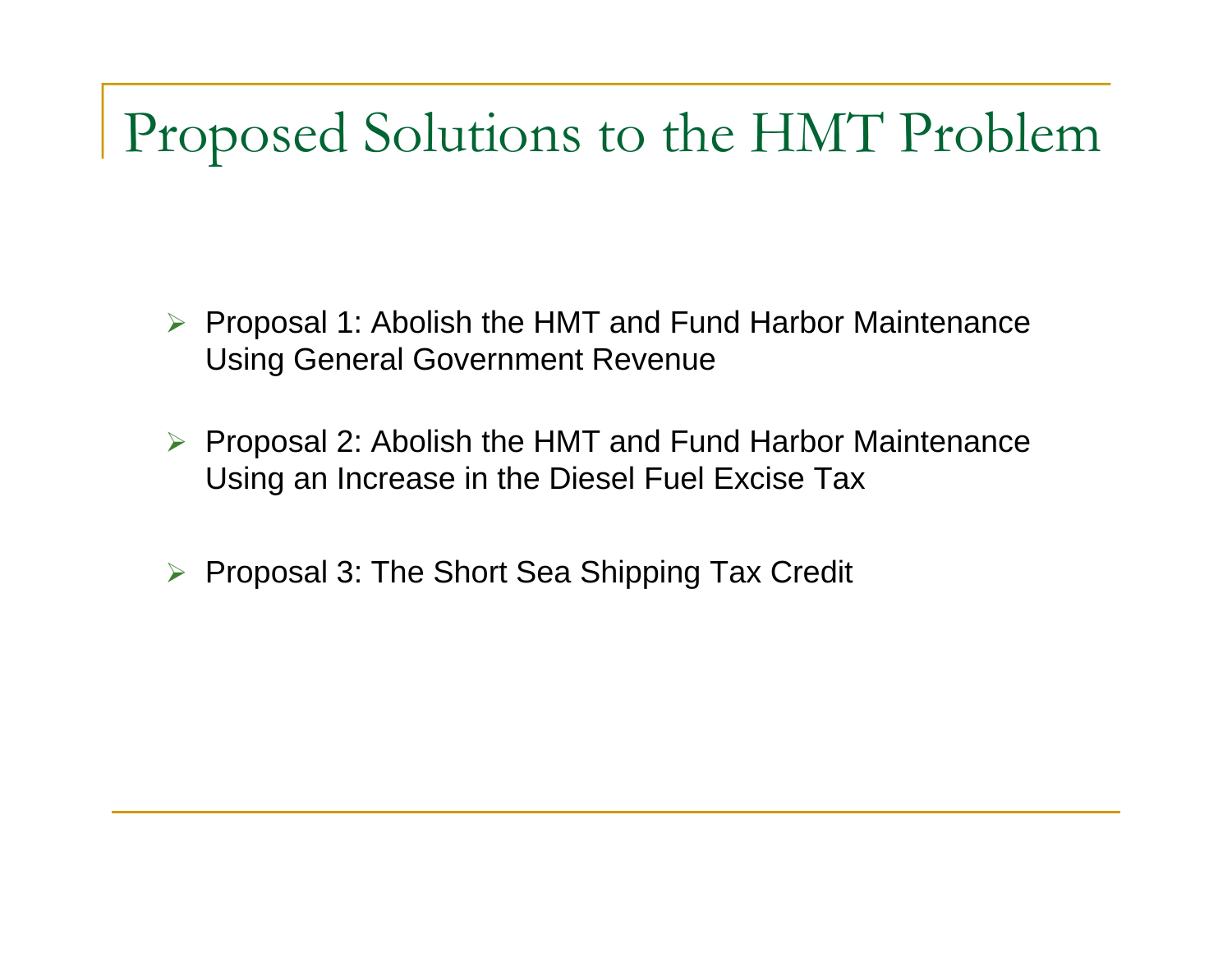### Potential Economic Impacts of the Research Results

#### **Table 4. Estimated Economic Impact per \$Million Increase in Shipping**

**Table 4.1: Value Added Impact** 

| <b>Industry</b>                                   | <b>Direct</b> | Indirect  | Induced   | Total     |
|---------------------------------------------------|---------------|-----------|-----------|-----------|
| Water transportation                              | \$252,114     | \$95      | \$119     | \$252,328 |
| Scenic and sightseeing transportation and support | \$0           | \$53,190  | \$134     | \$53,324  |
| Insurance carriers                                | \$0           | \$27,050  | \$3,002   | \$30,052  |
| Owner-occupied dwellings                          | \$0           | \$0       | \$21,209  | \$21,209  |
| Wholesale trade                                   | \$0           | \$12,562  | \$7,307   | \$19,869  |
| Total                                             | \$252,114     | \$212,101 | \$117,303 | \$581,519 |

#### **Table 4.2: Employment Impact**

| <b>Industry</b>                                   | <b>Direct</b> | Indirect | Induced | Total |
|---------------------------------------------------|---------------|----------|---------|-------|
| Water transportation                              | 2.0           | 0.0      | 0.0     | 2.0   |
| Scenic and sightseeing transportation and support | 0.0           | 0.6      | 0.0     | 0.6   |
| Food services and drinking places                 | 0.0           | 0.2      | 0.3     | 0.5   |
| Insurance carriers                                | 0.0           | 0.2      | 0.0     | 0.2   |
| Wholesale trade                                   | 0.0           | 0.1      | 0.1     | 0.2   |
| Other State and local government enterprises      | 0.0           | 0.2      | 0.0     | 0.2   |
| Accounting and bookkeeping services               | 0.0           | 0.2      | 0.0     | 0.2   |
| Travel arrangement and reservation services       | 0.0           | 0.2      | 0.0     | 0.2   |
| Architectural and engineering services            | 0.0           | 0.2      | 0.0     | 0.2   |
| <b>Total Employment</b>                           | 2.0           | 3.3      | 2.4     | 7.7   |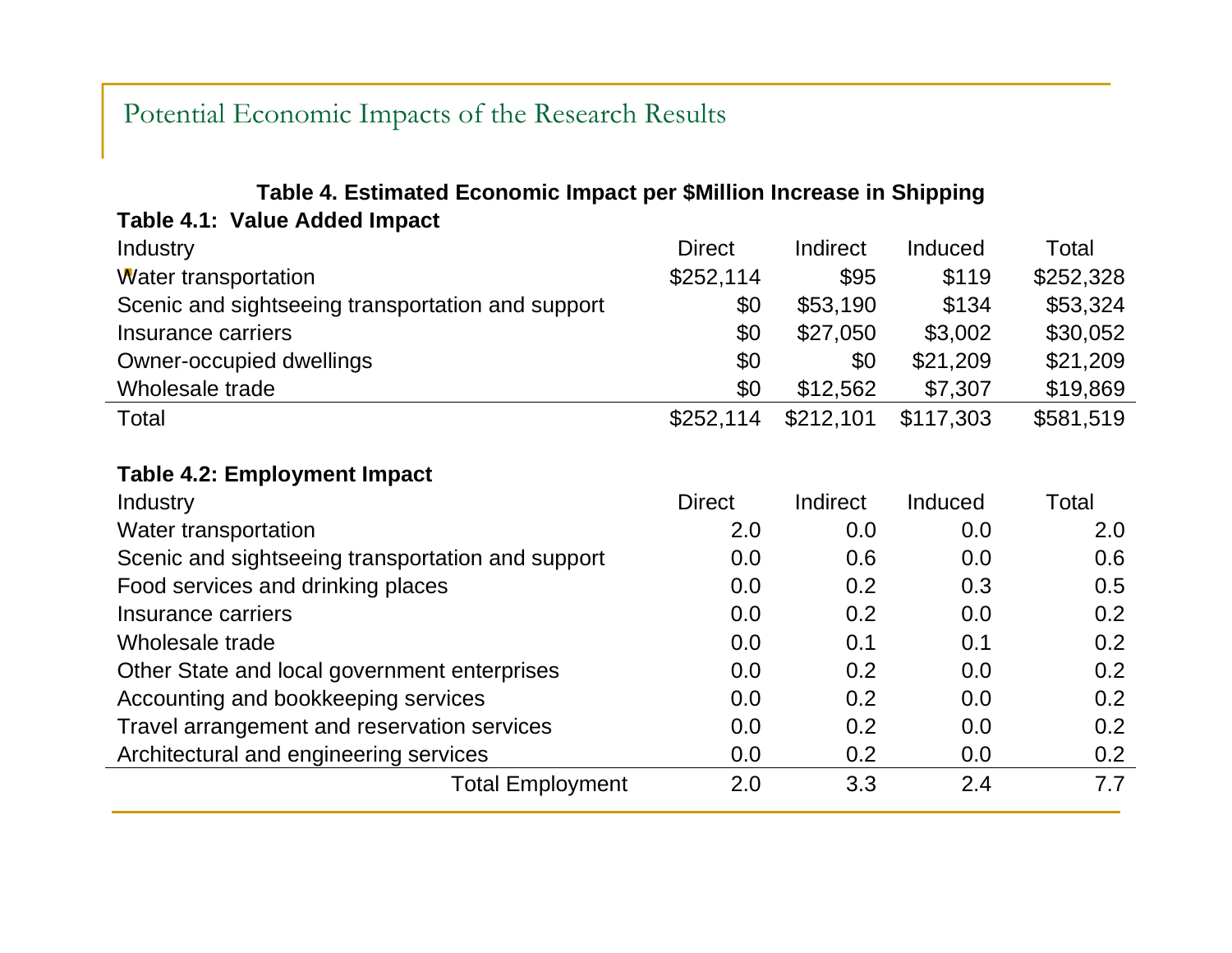### Potential Economic Impacts of the Research Results

### **Table 4.3: Output Impact**

| <b>Industry</b>                                   | <b>Direct</b> | Indirect  | <b>Induced</b> | Total       |
|---------------------------------------------------|---------------|-----------|----------------|-------------|
| Water transportation                              | \$1,000,000   | \$377     | \$471          | \$1,000,848 |
| Scenic and sightseeing transportation and support | \$0           | \$62,791  | \$158          | \$62,949    |
| Insurance carriers                                | \$0           | \$53,587  | \$5,946        | \$59,533    |
| Other State and local government enterprises      | \$0           | \$35,983  | \$3,572        | \$39,554    |
| Petroleum refineries                              | \$0           | \$27,294  | \$4,274        | \$31,568    |
| Total                                             | \$1,000,000   | \$404,378 | \$194,930      | \$1,599,308 |

### **Table 4.4: Total Impact**

|                                                                                                                     | <b>Direct</b>                               | Indirect                      | Induced | Total     |  |
|---------------------------------------------------------------------------------------------------------------------|---------------------------------------------|-------------------------------|---------|-----------|--|
| <b>Total Value Added Impact</b>                                                                                     |                                             | \$252,114 \$212,101 \$117,303 |         | \$581,519 |  |
| <b>Employment Impact</b>                                                                                            | 2.0                                         | 3.3                           | 24      |           |  |
| Output Impact                                                                                                       | \$1,000,000 \$404,378 \$194,930 \$1,599,308 |                               |         |           |  |
| Source: IMPLAN. UMD BBER. Estimates are reported in 2003 dollars, the most recent year of IMPLAN<br>data available. |                                             |                               |         |           |  |